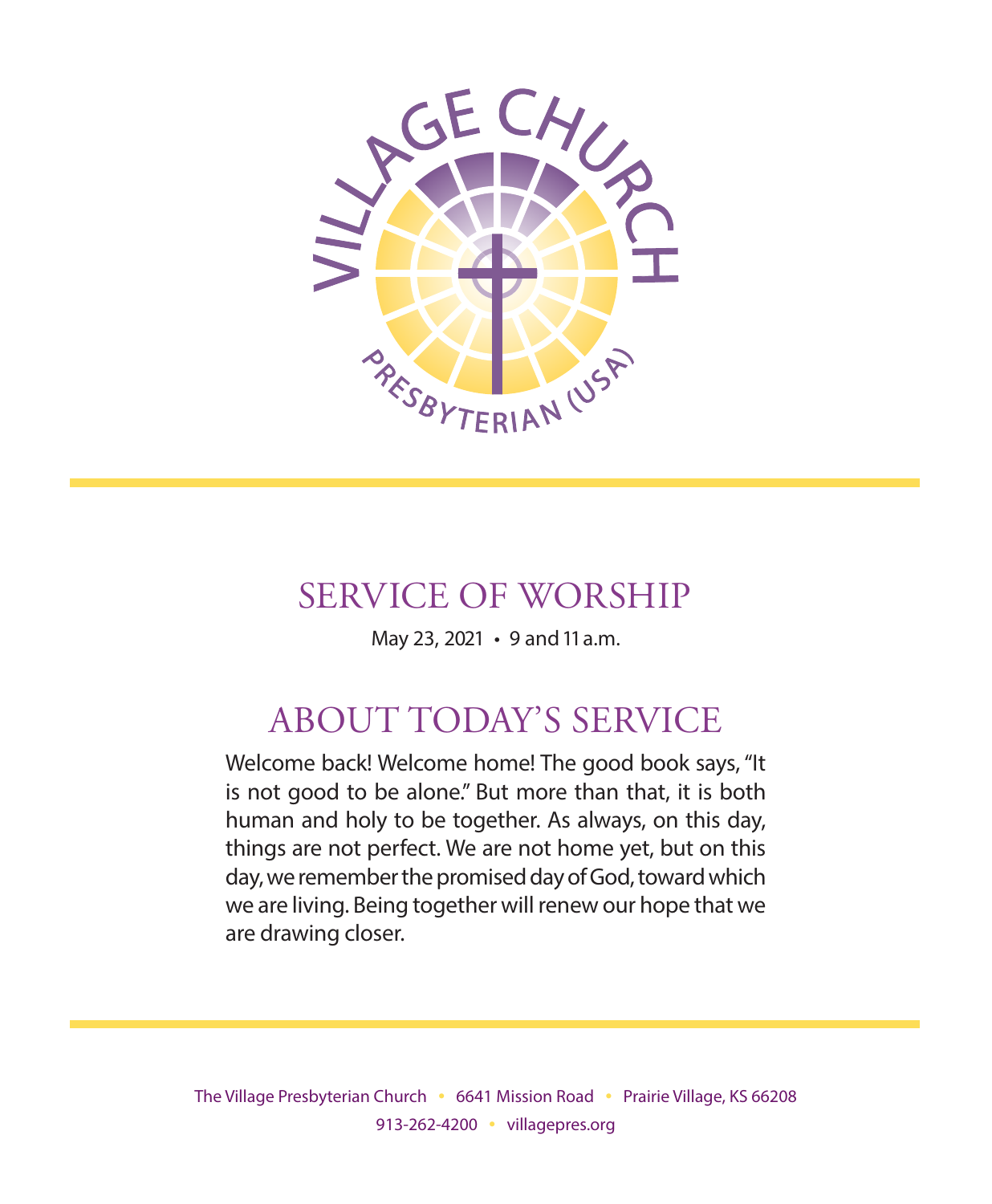## GOD'S PEOPLE GATHER

Prelude *Piece d'orgue, BWV 572* by Johann Sebastian Bach

\*Call to Worship Rev. Melanie Hardison

Words of Welcome Rev. Tom Are, Jr.

On a day of uncertain hope,

but a day of certain loss,

#### **the Spirit of God drew near like the coming of a new day.**

Even now, during these in between days—

days that are a mixture of beauty and brokenness,

a mixture of hunger and hope,

a mixture of life and death,

#### **the Spirit of God comes as a glimpse of God's promised day.**

So, this day and every day, our song is

**Alleluia. Alleluia. Alleluia.**

Response *Here in this Place, vs. 1 & 2* The Chancel Ensemble

#### Prayer of Confession

**O God our help in ages past, and our hope for years to come,**

**It has been a year of loss.**

**Many have lost jobs and lost self-esteem.**

**Too many missed graduations and birthday parties,**

**missed grandparents' hugs, and friendship gatherings.**

**We have lost hundreds of thousands to COVID,**

**and we have grieved alone.**

**Come, O Spirit and gather us up that the good of this life**

will not be lost forever. (Silent prayer)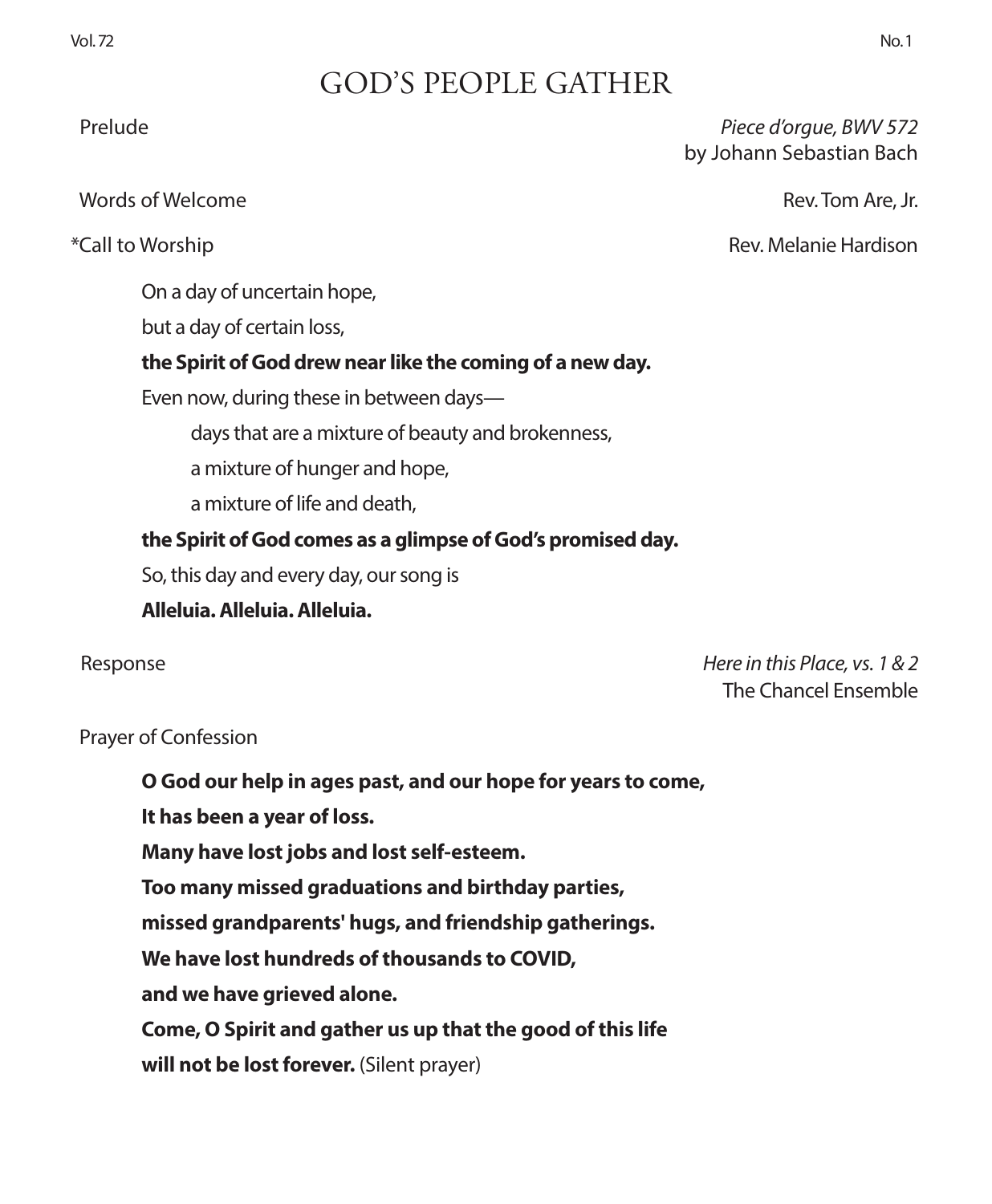I fear no foe with thee at hand to bless; I'll have no weight and tears no bitterness. Where is death's sting? Where grave thy victory? I triumph still if thou abide with me.

A Word of Pentecost

 Anthem *How Can I Keep from Singing* arr. Richard Walters; Kate & Will Breytspraak and Chancel Players

## PROCLAMATION OF THE WORD

#### Time with the Children Brooke Brundige Brooke Brundige Brooke Brundige

 Call to Prayer *Quietly, Peacefully* arr. Lori True; Chancel Ensemble

Prayers of the People

 Lord's Prayer *The Lord's Prayer* by Albert Hay Malotte; Judy Bliss & Chancel Players

Prayer for Illumination

Scripture Reading **Acts 2:1-13** Acts 2:1-13

Sermon **Francisch** *The Spirit Came From Heaven* Rev. Tom Are, Jr.

## RESPONSE TO THE WORD

#### \*Affirmation of Faith

**Hope in God gives us courage for the struggle. The people of God have often misused God's promises as excuses for doing nothing about present evils. But in Christ the new world has already broken in and the old can no longer be tolerated.**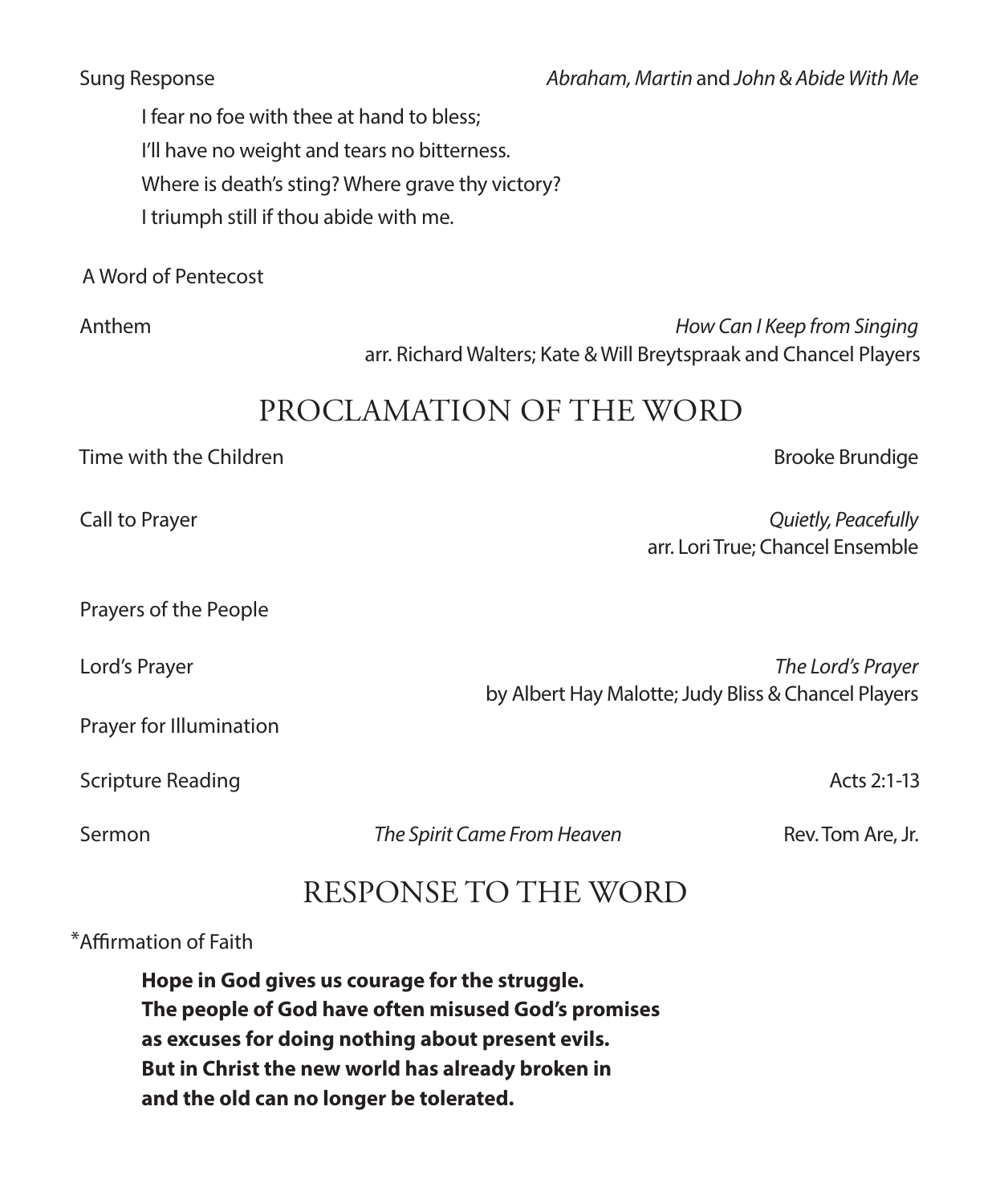**We know our efforts cannot bring in God's kingdom. But hope plunges us into the struggle for victories over evil that are possible now. Hope gives us courage and energy to contend against all opposition, however invincible it may seem, for the new world and the new humanity that are surely coming.**

**Jesus is Lord! He has been Lord from the beginning. He will be Lord at the end. Even now he is Lord.**

Time for Discipleship

\*Benediction

\*Benediction Response *Here In This Place, vs. 4*

\**All who are able may stand ©* A-705103 for all hymns

Hymn *The Church's One Foundation* 

Chancel Ensemble

\*Postlude *Improvisation on "Aurelia"* by Daphnia Portier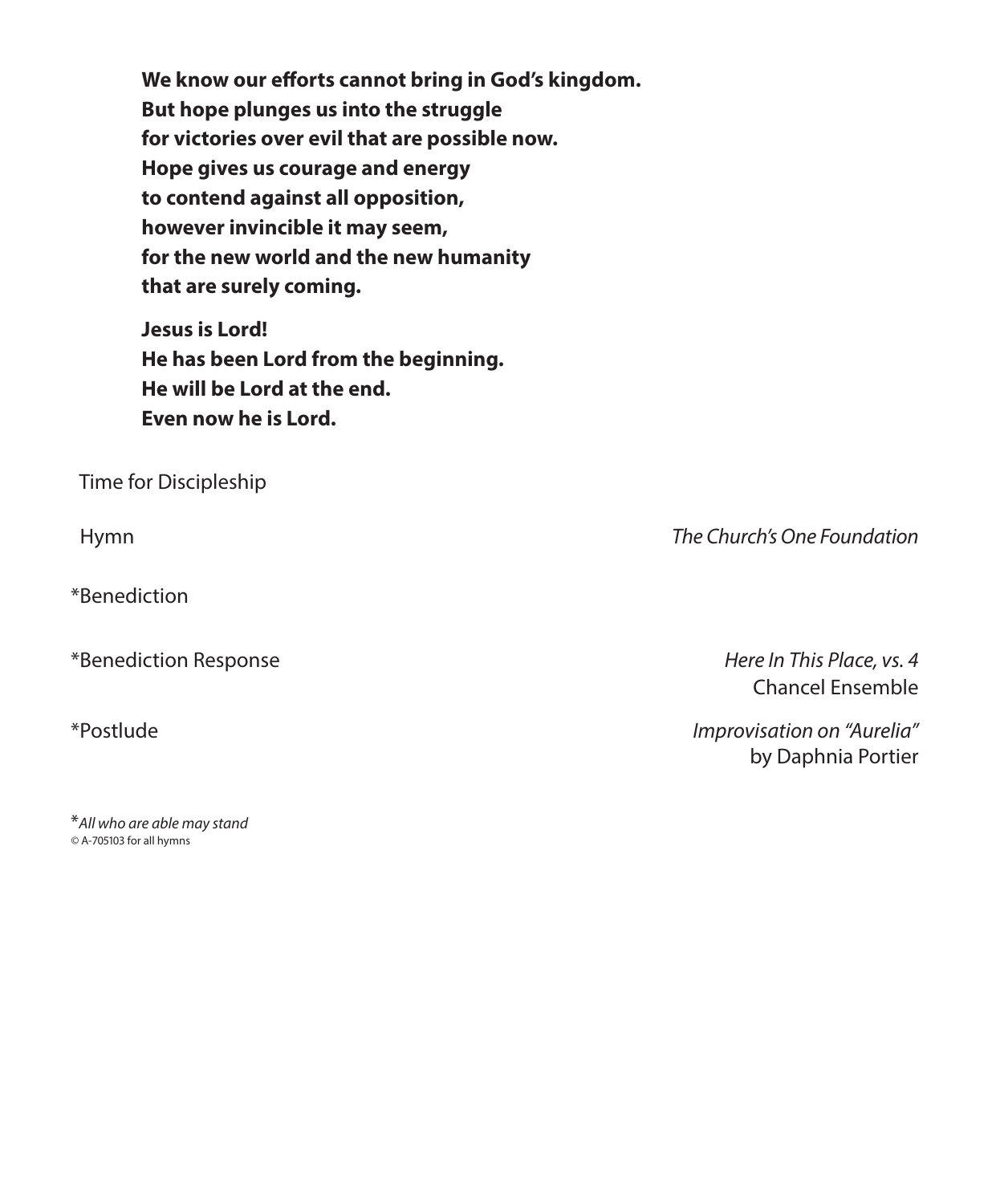## MUSIC NOTE

Today's "Abraham, Martin and John & Abide With Me" was inspired by Craig Hella Johnson's recent "Songs of Connection" broadcast in which he sings and plays both pieces of music. "Abraham, Martin and John" is a 1968 song written by Dick Holler and first recorded by Dion. It was a tribute to the memory of Abraham Lincoln, Martin Luther King, Jr., John F. Kennedy, and Robert F. Kennedy, and it was written in response to the losses of both King and Robert Kennedy in April and June of 1968, respectively. Today we offer our own further adapted version in a musical prayer response for this time of deeply shared loss, and even more deeply shared hope and love.

### CHANCEL ENSEMBLE

Dr. Elisa Bickers (organ & piano), Judy Bliss (soprano), Kate Breytspraak (soprano), Will Breytspraak (baritone), Dr. Carol Dale (flute), Bonny Green (alto & soprano), Trent Green (tenor), Destiny Ann Mermagen (violin) and Michael Mermagen (cello).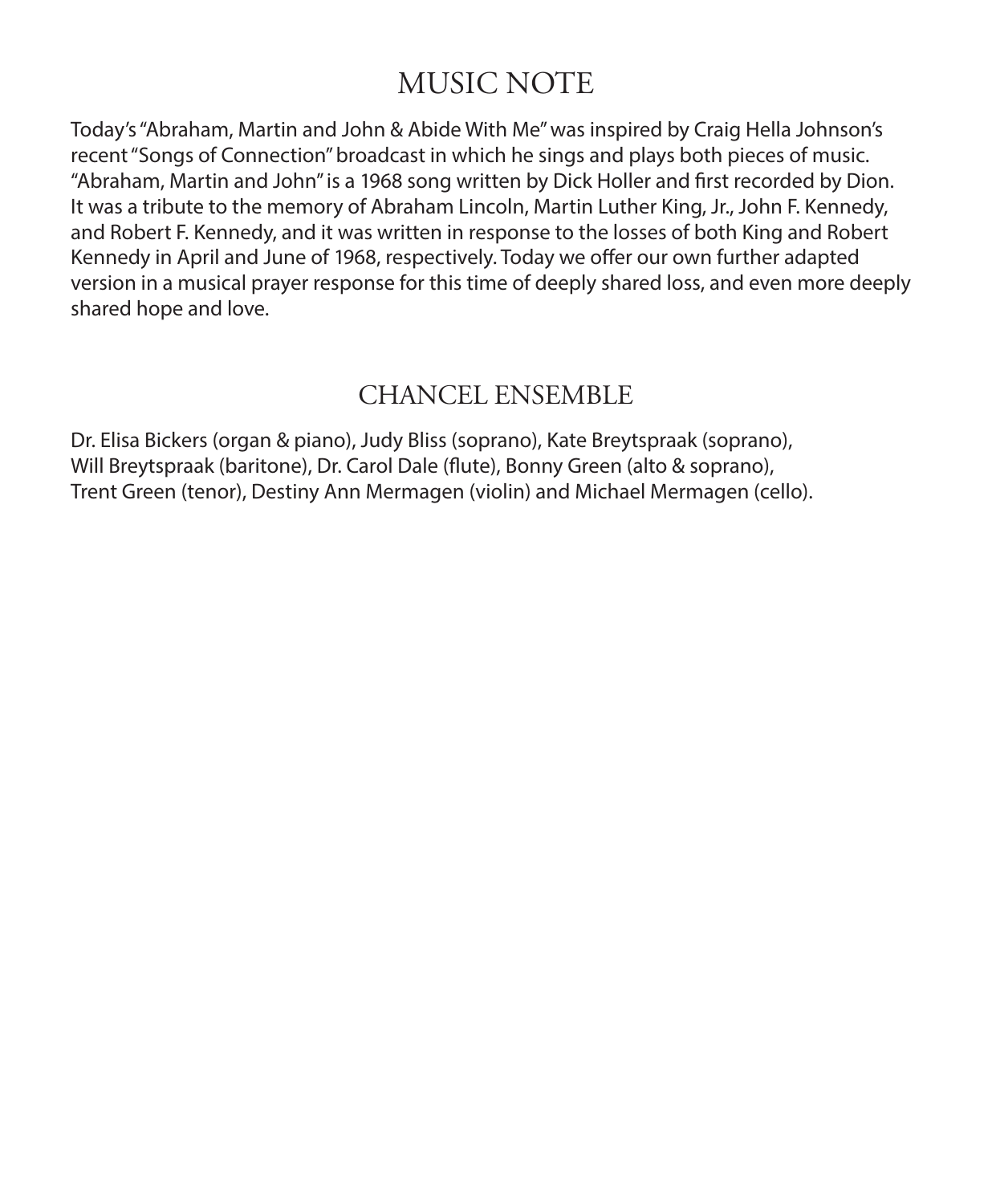## WELCOME TO VILLAGE CHURCH

We're so happy to have you worshiping with us today! Visit villagepres.org to learn more about Village Church, including upcoming events, ways to connect and serve, how to give and more.

**NEW TO US?** Village Presbyterian Church is a Presbyterian Church (USA) family of faith that is inclusive, caring and welcoming of all people. We are one church worshiping at two campuses. Our Overland Park Campus is located at 14895 Antioch Road. If you would like a tour of Village Church on Mission, contact Cindy Wilcox at cindy.wilcox@villagepres.org or 913-671-2331.

**THE GATHERING** – If you'd like to try an alternative style of worship at Village Church, join us for an outdoor Gathering service at 5 p.m. Sunday, June 6, in the north parking lot of Village on Mission. No need to register to attend. The Gathering will return to in-person worship in Friendship Hall later this summer. Registration will be required. Learn more about The Gathering at vpcthegathering.org.

## ADULT FAITH FORMATION

**VILLAGE U CLASS: Marvelous Music Movies "The Music of Strangers: Yo-Yo Ma and the Silk Road Ensemble."** This class led by Will Breytspraak and Carol Dale is at 7 p.m. Monday, May 24, on Zoom. Sign up on Village U. Mike Block, cellist with the Silk Road Ensemble, and cellist Michael Mermagen will be on our Zoom call to discuss the movie. The film will be shown at 8:30 p.m. Friday, May 28, in the south parking lot of Village on Mission. Register at villagepres.org/village-u-community-classes.

## CHILDREN AND FAMILY MINISTRY

**VBS REGISTRATION OPENS JUNE 1** – Village on Mission & Village on Antioch will have an Olympic-style Vacation Bible School July 12-16 for kids who have completed grades K-5 and Preschool (age 3 years by Sept. 1, 2020) through Pre-K. We are offering both in-person and virtual activities, and there is no cost to attend. We'll end the week with a fun, energetic concert with our very own, Dino O'Dell. Get more details at villagepres.org/summerprograms.

**SECOND SATURDAYS FAMILY FUN** – Stop by the south parking lot at Village on Mission from 9-10 a.m. Saturday, June 12, for bagels and bingo. Come play with us!

**VILLAGE ON MISSION PRESCHOOL** is looking to hire part-time weekday preschool classroom teachers for the 2021-2022 school year. Contact Sarah McKee, 913-671-2338 or sarah.mckee@villagepres.org.

**VILLAGE ON MISSION PRESCHOOL** is now enrolling for the 2021-2022 school year. We are a part-time, school-year program located within the Village Church on Mission building for 3, 4 & 5 year old students. Contact Sarah McKee, 913-671-2338 or sarah.mckee@villagepres.org for enrollment information.

## CONNECTIONAL MINISTRIES

**WEDNESDAY CURBSIDE PICKUP MEALS** – Take a night off from cooking. Order meals at villagepres.org/ wednesday-family-dinners for \$5. Deadline each week is noon on Mondays. Drive up to the north entrance at Village on Mission to receive your meals safely through your car window from 4:30-5:30 p.m. No meals will be distributed in July. Contact Cindy Wilcox at cindy.wilcox@villagepres.org or 913-671-2331 for more info.

## MISSION

**JOIN VILLAGE CHURCH IN THE DOMINICAN REPUBLIC** - Join Rev. Sally Wright on our second Givingthanks service trip to the Dominican Republic Nov. 19-24, 2021 (Thanksgiving is Nov. 25). Work includes health education, medical support and construction. All ages welcome (unaccompanied minors must be 16). Cost is \$799/person and includes air, housing, meals. Participants must be fully vaccinated for COVID. Visit villagepres.org/givingthanks for details. Contact Lora Garrison at lora.garrison@villagepres.org or 913-671-2390 with questions.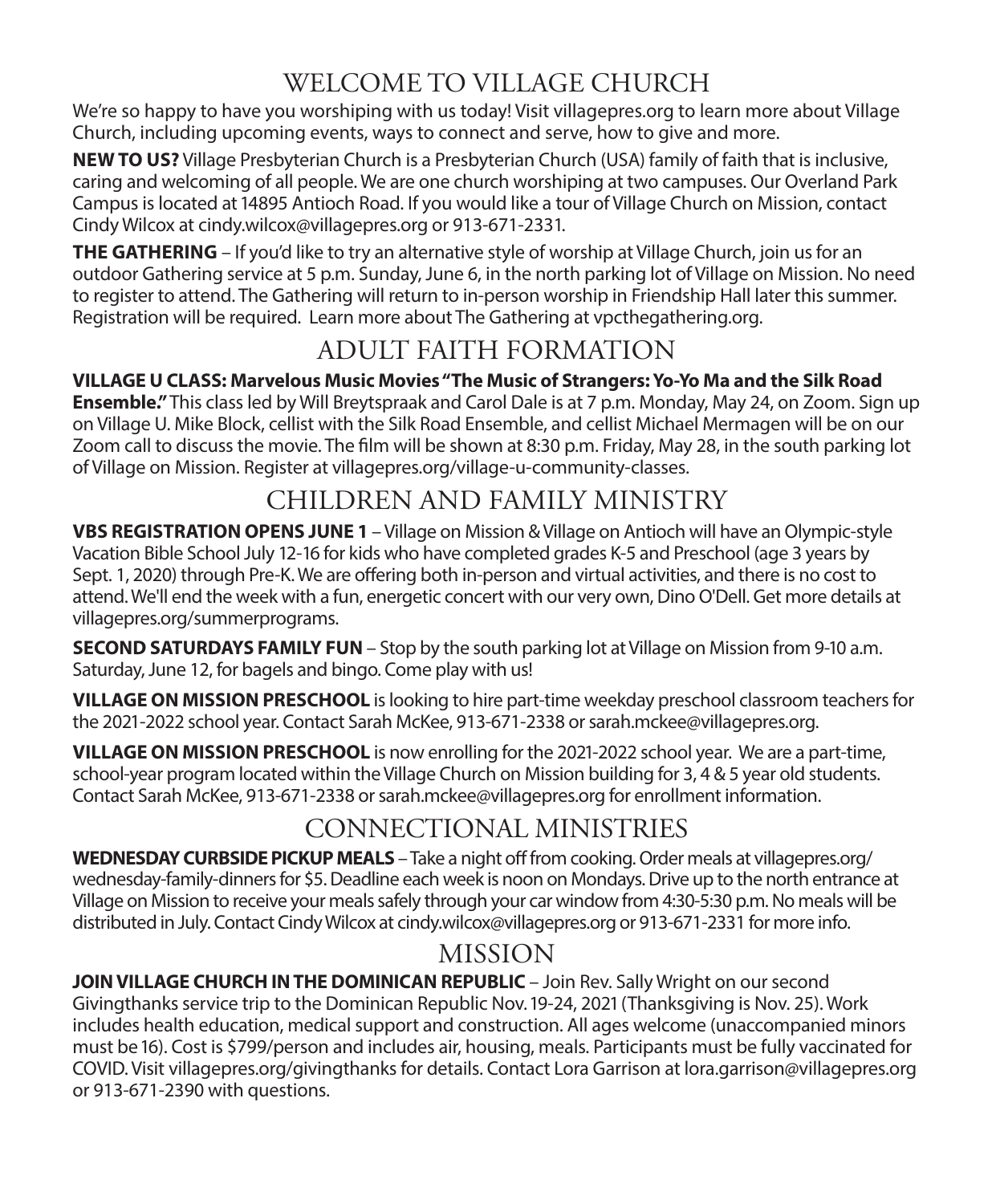## PASTORAL CARE AND COUNSELING

Wherever you are now and wherever you may be in the months to come, it's true that we all find ourselves in a season of transition. It's also true that no matter the transition, God's presence remains. Wherever you are, your Village church family is with you in support and prayer. To place a prayer request or to request a Stephen Minister or other support, contact the Pastoral Care team at 913-671-2327 or linda.alley@villagepres.org.

## YOUTH MINISTRY

**WELCOME VILLAGE CHURCH CONFIRMANDS!** The Session welcomed 31 confirmands on Sunday, May 16, as the newest members of Village Church: Reece Baker, Radley Brown, Elizabeth Brown, Sam Burns, Ryan Dehan, Audrey Doege, Emilie Elmore, Hayden Falley, Garner Fromm, Blake Hanson, Joey Hoffman, Blake Jackson, Derek Jackson, Connor Jacobs, Jack Jones, Tessa Lambright, Paige Lischer, Wes Lyerly, Georgia McCabe, Marin McElhinney, Harper McKee, Lulu McKee, Caleb Morris, Michael Muller, Conor Neusel, Ella Stewart, Autumn Sun, Jack Vaughan, Isabella Vaz, Fritz Volini and Lily Webb.

**YOUTH WEEK BEGINS JUNE 6** – All youth who have completed grades 6-12 are welcome to kick off the summer with Youth Week, June 6-10: Worlds of Fun (June 6), Paint & Pizza with Bob Ross (June 7), Volunteering & Hammocking (June 8), Chicken N' Pickle (June 9) and Incredible Pizza (formerly Powerplay; June 10). For activity details and registration, visit villagepresyouth.org/summer by June 1.

**SUMMER PROGRAMS BEGIN JUNE 13** – Join us for weekly youth summer programs! High School Gathering: Sundays, 5-7 p.m.; Middle School Mondays: Mondays, 7-9 p.m.; High School Late Nite: Tuesdays, 8-10 p.m.; Middle School/High School Service Day: Wednesdays, 9:30 a.m.-12:30 p.m.; Middle School/High School Tailgate Time, Wednesdays, 12:30-2 p.m. For details, visit villagepresyouth.org/summer or view our updated calendar at villagepresyouth.org/calendar.

**SUMMER TRIPS** – We're still accepting registrations for our summer trips! Join us for the Middle School Mission Trip to Omaha (June 25-29), High School Montreat Youth Conference to North Carolina (July 10-17) and the Middle School Float Trip to Noel, Missouri (July 27-29). For details, visit villagepresyouth.org or madeline. chamberlain@villagepres.org or 913-671-2302.

#### **Sunday Worship Services**

#### **Livestream and Facebook Live**

9 & 11 a.m. Sanctuary services at villagepres.org/online or facebook.com/villagepres

#### **On-Demand After Noon on Sundays**

villagepres.org/online

#### **In-Person**

9 & 11 a.m. Village on Mission in the Sanctuary; 10 a.m. at Village on Antioch Registration required, and opens at 9 a.m. Mondays prior to each week's services villagepres.org/welcomeback

#### **Sign up for Village Church News and Updates**

Subscribe to the weekly eNews and Rev. Tom Are's weekly email at villagepres.org/subscribe. Follow us on Facebook @VillagePres Follow us on Instagram @VillageChurchPV Subscribe to Village Pres Sermon Podcasts on Apple Podcasts, Google Podcasts, Amazon Music, Spotify and Stitcher